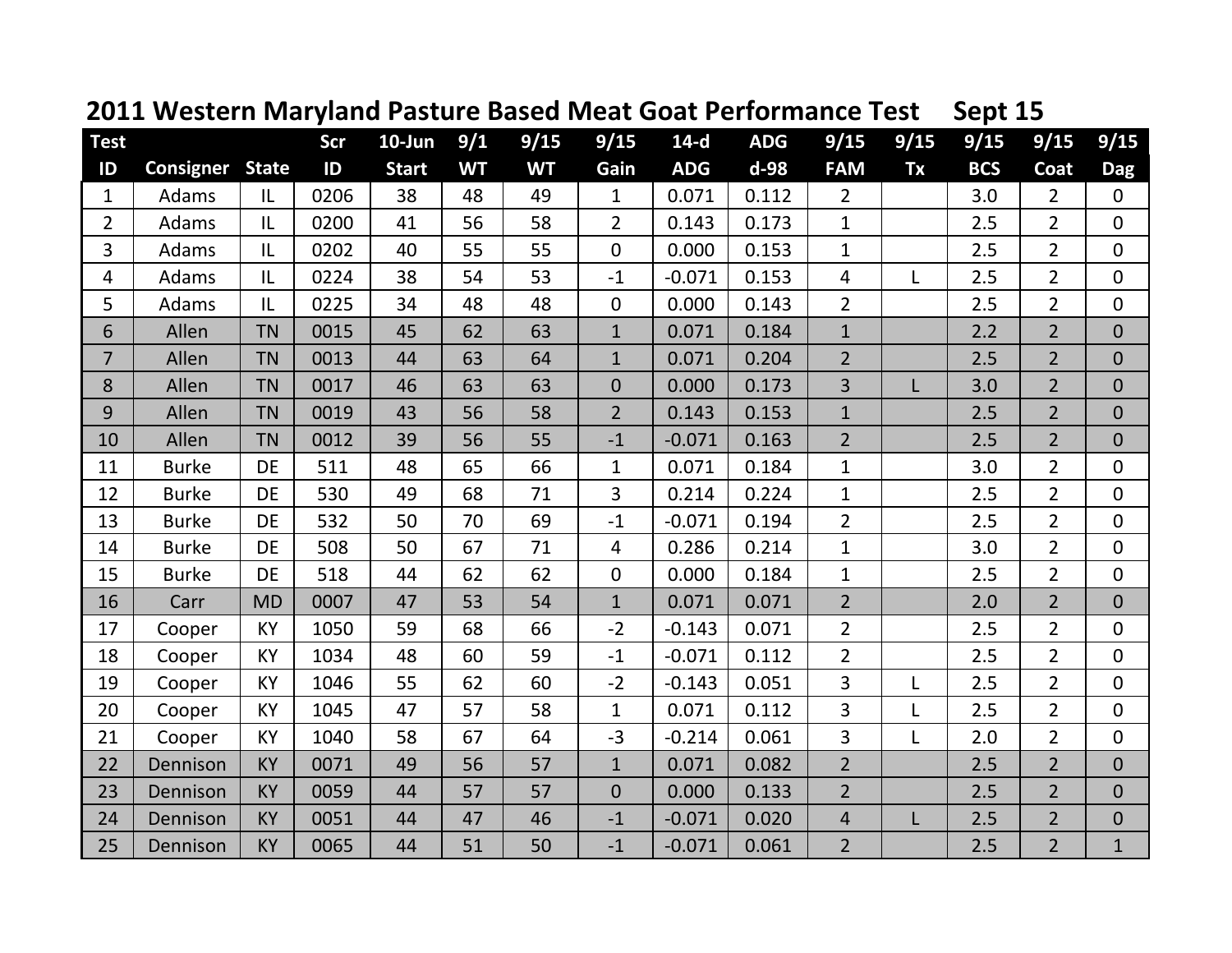| <b>Test</b> |            |              | <b>Scr</b> | $10$ -Jun    | 9/1       | 9/15      | 9/15           | $14-d$     | <b>ADG</b> | 9/15                    | 9/15 | 9/15       | 9/15           | 9/15           |
|-------------|------------|--------------|------------|--------------|-----------|-----------|----------------|------------|------------|-------------------------|------|------------|----------------|----------------|
| ID          | Consigner  | <b>State</b> | ID         | <b>Start</b> | <b>WT</b> | <b>WT</b> | Gain           | <b>ADG</b> | d-98       | <b>FAM</b>              | Tx   | <b>BCS</b> | Coat           | <b>Dag</b>     |
| 26          | Dennison   | <b>KY</b>    | 0080       | 36           | 53        | 54        | $\mathbf{1}$   | 0.071      | 0.184      | $\overline{2}$          |      | 2.5        | $\overline{2}$ | $\overline{0}$ |
| 27          | Dietz-Band | <b>MD</b>    | 1857       | 43           | 56        | 56        | $\mathbf 0$    | 0.000      | 0.133      | $\overline{2}$          |      | 2.5        | $\overline{2}$ | $\mathbf 0$    |
| 28          | Dietz-Band | <b>MD</b>    | 1864       | 44           | 56        | 57        | $\mathbf{1}$   | 0.071      | 0.133      | $\mathbf{1}$            |      | 2.5        | $\overline{2}$ | $\mathbf 0$    |
| 29          | Dietz-Band | <b>MD</b>    | 1876       | 48           | 58        | 56        | $-2$           | $-0.143$   | 0.082      | $\mathbf{1}$            |      | 2.5        | $\overline{2}$ | $\mathbf 0$    |
| 30          | Francis    | VT           | A01645     | 32           | 41        | 41        | $\overline{0}$ | 0.000      | 0.092      | $\overline{3}$          | L    | 2.0        | $\overline{2}$ | $\overline{0}$ |
| 31          | Francis    | VT           | A01646     | 30           | 37        | 37        | $\overline{0}$ | 0.000      | 0.071      | $\overline{2}$          |      | 2.5        | $\overline{2}$ | $\mathbf{0}$   |
| 32          | Garrett    | <b>VA</b>    | 12         | 41           | 55        | 56        | $\mathbf{1}$   | 0.071      | 0.153      | $\overline{2}$          |      | 2.5        | $\overline{2}$ | $\mathbf 0$    |
| 33          | Garrett    | <b>VA</b>    | 13         | 39           | 51        | 54        | 3              | 0.214      | 0.153      | $\mathbf{1}$            |      | 2.5        | $\overline{2}$ | $\mathbf 0$    |
| 34          | Garrett    | VA           | 8          | 36           | 58        | 59        | $\mathbf{1}$   | 0.071      | 0.235      | 3                       | L    | 2.5        | $\overline{2}$ | $\mathbf 0$    |
| 35          | Garrett    | VA           | 15         | 51           | 60        | 61        | $\mathbf{1}$   | 0.071      | 0.102      | $\overline{2}$          |      | 2.5        | $\overline{2}$ | $\mathbf 0$    |
| 36          | Garrett    | <b>VA</b>    | 10         | 43           | 55        | 54        | $-1$           | $-0.071$   | 0.112      | $\overline{2}$          |      | 2.5        | $\overline{2}$ | $\overline{0}$ |
| 37          | Gladstone  | <b>WV</b>    | 8086       | 42           | 46        | 48        | $\overline{2}$ | 0.143      | 0.061      | $\mathbf{1}$            |      | 2.5        | $\overline{2}$ | $\mathbf{0}$   |
| 38          | Gladstone  | <b>WV</b>    | 8089       | 43           | 54        | 57        | 3              | 0.214      | 0.143      | $\overline{2}$          |      | 2.5        | $\overline{2}$ | $\overline{0}$ |
| 39          | Kauffman   | PA           | 0186       | 47           | 52        | 53        | $\mathbf{1}$   | 0.071      | 0.061      | $\overline{2}$          |      | 2.5        | $\overline{2}$ | $\overline{0}$ |
| 40          | Kauffman   | PA           | 0187       | 42           | 49        | 50        | $\mathbf{1}$   | 0.071      | 0.082      | 3                       | L    | 2.5        | $\overline{2}$ | $\mathbf 0$    |
| 41          | <b>KSU</b> | <b>KY</b>    | 0997       | 37           | 43        | 48        | 5              | 0.357      | 0.112      | $\overline{\mathbf{r}}$ | L    | 2.5        | $\overline{2}$ | $\mathbf{0}$   |
| 42          | <b>KSU</b> | <b>KY</b>    | 0992       | 37           | 48        | 48        | $\overline{0}$ | 0.000      | 0.112      | $\overline{2}$          |      | 2.5        | $\overline{2}$ | $\overline{0}$ |
| 43          | <b>KSU</b> | <b>KY</b>    | 0958       | 33           | 39        | 42        | 3              | 0.214      | 0.092      | $\overline{2}$          |      | 2.5        | $\overline{2}$ | $\mathbf{0}$   |
| 44          | <b>KSU</b> | KY           | 0996       | 41           | 50        | 55        | 5              | 0.357      | 0.143      | $\overline{3}$          | L    | 2.5        | $\overline{2}$ | $\overline{0}$ |
| 46          | Losch      | PA           | 0258       | 50           | 67        | 67        | $\mathbf 0$    | 0.000      | 0.173      | $\overline{2}$          |      | 2.5        | $\overline{2}$ | $\mathbf 0$    |
| 47          | Miller     | IN           | 257        | 44           | 69        | 66        | $-3$           | $-0.214$   | 0.224      | $\mathbf{1}$            |      | 3.0        | $\overline{2}$ | $\overline{0}$ |
| 48          | Miller     | IN           | 260        | 38           | 54        | 57        | 3              | 0.214      | 0.194      | $\mathbf{1}$            |      | 2.5        | $\overline{2}$ | $\overline{0}$ |
| 49          | Miller     | IN           | 258        | 39           | 55        | 53        | $-2$           | $-0.143$   | 0.143      | $\mathbf{1}$            |      | 3.0        | $\overline{2}$ | $\mathbf 0$    |
| 50          | Murphy     | <b>NJ</b>    | 0155       | 35           | 52        | 53        | $\mathbf{1}$   | 0.071      | 0.184      | $\mathbf{1}$            |      | 2.0        | $\overline{2}$ | $\mathbf 0$    |
| 51          | Murphy     | NJ           | 0145       | 45           | 58        | 59        | $\mathbf{1}$   | 0.071      | 0.143      | $\overline{2}$          |      | 2.5        | $\overline{2}$ | $\overline{0}$ |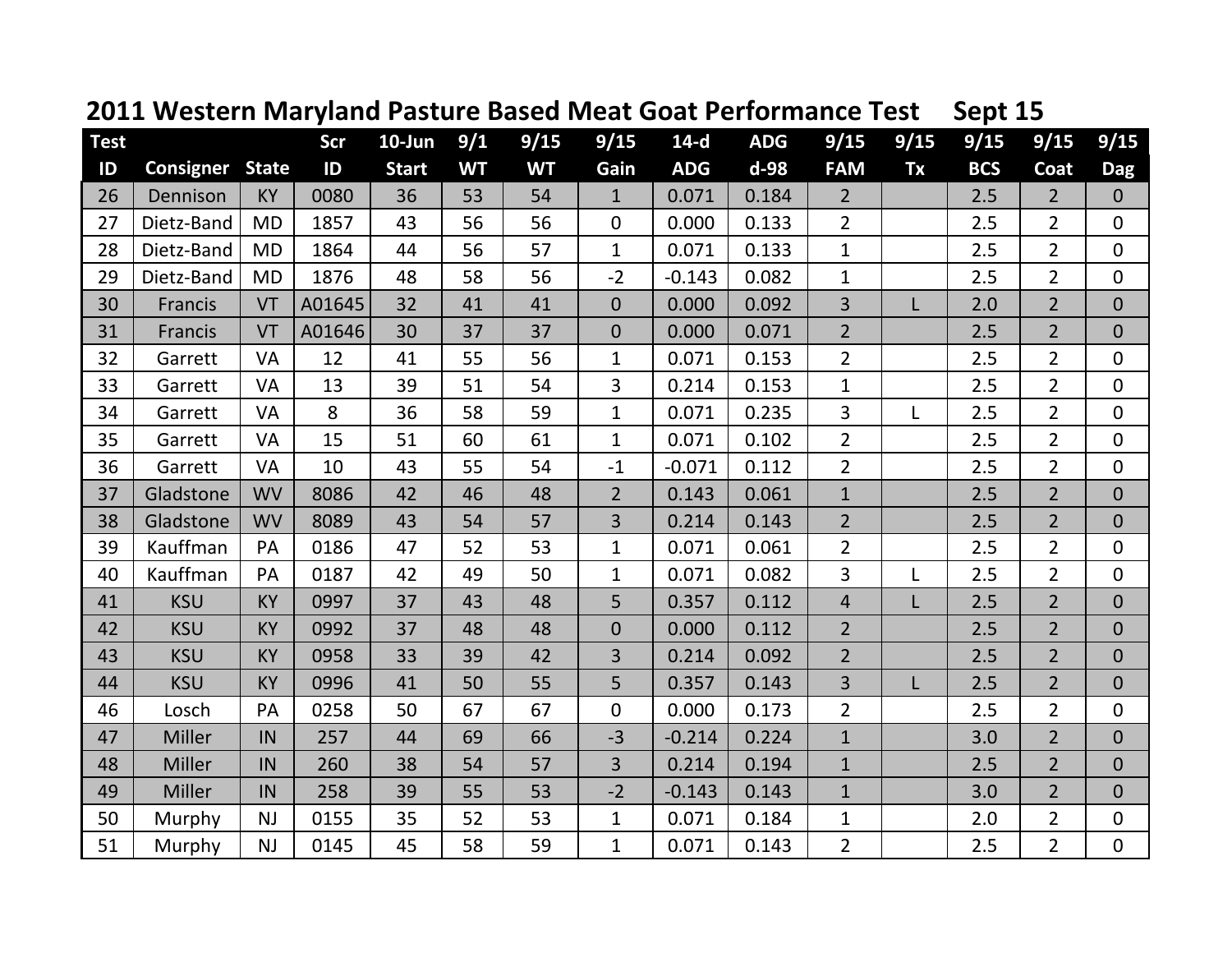| <b>Test</b> |                  |              | Scr   | $10$ -Jun    | 9/1       | 9/15      | 9/15           | $14-d$     | <b>ADG</b> | 9/15           | 9/15 | 9/15       | 9/15           | 9/15           |
|-------------|------------------|--------------|-------|--------------|-----------|-----------|----------------|------------|------------|----------------|------|------------|----------------|----------------|
| ID          | <b>Consigner</b> | <b>State</b> | ID    | <b>Start</b> | <b>WT</b> | <b>WT</b> | Gain           | <b>ADG</b> | d-98       | <b>FAM</b>     | Tx   | <b>BCS</b> | Coat           | <b>Dag</b>     |
| 52          | Murphy           | NJ           | 0144  | 43           | 50        | 53        | 3              | 0.214      | 0.102      | $\overline{2}$ |      | 2.5        | $\overline{2}$ | $\mathbf 0$    |
| 53          | Murphy           | <b>NJ</b>    | 0157  | 44           | 56        | 59        | 3              | 0.214      | 0.153      | $\overline{2}$ |      | 2.5        | $\overline{2}$ | $\mathbf{0}$   |
| 54          | Murphy           | NJ           | 0153  | 38           | 54        | 56        | $\overline{2}$ | 0.143      | 0.184      | $\mathbf{1}$   |      | 2.5        | $\overline{2}$ | $\overline{0}$ |
| 55          | Nelson           | <b>MD</b>    | 0032  | 37           | 49        | 51        | $\overline{2}$ | 0.143      | 0.143      | $\mathbf{1}$   |      | 2.5        | $\overline{2}$ | $\overline{0}$ |
| 57          | Ozkum            | <b>MD</b>    | 11041 | 33           | 46        | 47        | $\mathbf{1}$   | 0.071      | 0.143      | $\overline{2}$ |      | 3.0        | $\overline{2}$ | $\mathbf 0$    |
| 58          | Ozkum            | <b>MD</b>    | 11030 | 35           | 46        | 47        | $\mathbf{1}$   | 0.071      | 0.122      | $\overline{2}$ |      | 3.0        | $\overline{2}$ | $\mathbf 0$    |
| 59          | Ozkum            | <b>MD</b>    | 11094 | 38           | 41        | 43        | $\overline{2}$ | 0.143      | 0.051      | $\overline{2}$ |      | 2.0        | $\overline{2}$ | $\mathbf 0$    |
| 60          | Ozkum            | <b>MD</b>    | 11136 | 34           | 46        | 48        | $\overline{2}$ | 0.143      | 0.143      | $\overline{2}$ |      | 3.0        | $\overline{2}$ | $\mathbf 0$    |
| 61          | Ozkum            | <b>MD</b>    | 11147 | 31           | 42        | 43        | $\mathbf{1}$   | 0.071      | 0.122      | 3              | Г    | 2.5        | $\overline{2}$ | $\mathbf{0}$   |
| 62          | Renick           | <b>WV</b>    | 1062  | 70           | 64        | 61        | $-3$           | $-0.214$   | $-0.092$   | $\overline{2}$ |      | 2.5        | $\overline{2}$ | $\mathbf{0}$   |
| 63          | Renick           | <b>WV</b>    | 1045  | 49           | 59        | 60        | $\mathbf{1}$   | 0.071      | 0.112      | $\mathbf{1}$   |      | 2.5        | $\overline{2}$ | $\mathbf{0}$   |
| 64          | Renick           | <b>WV</b>    | 1061  | 53           | 61        | 60        | $-1$           | $-0.071$   | 0.071      | $\overline{2}$ |      | 2.5        | $\overline{2}$ | $\mathbf{0}$   |
| 65          | Renick           | <b>WV</b>    | 1051  | 47           | 58        | 58        | $\overline{0}$ | 0.000      | 0.112      | $\overline{2}$ |      | 2.5        | $\overline{2}$ | $\overline{0}$ |
| 66          | Renick           | <b>WV</b>    | 1060  | 58           | 60        | 61        | $\mathbf{1}$   | 0.071      | 0.031      | $\overline{2}$ |      | 2.5        | $\overline{2}$ | $\overline{0}$ |
| 67          | J. Smith         | <b>VA</b>    | 0625  | 43           | 62        | 64        | $\overline{2}$ | 0.143      | 0.214      | $\mathbf{1}$   |      | 3.0        | $\overline{2}$ | $\mathbf 0$    |
| 68          | J. Smith         | VA           | 0620  | 46           | 58        | 62        | 4              | 0.286      | 0.163      | $\overline{2}$ |      | 2.5        | $\overline{2}$ | $\overline{0}$ |
| 69          | J. Smith         | <b>VA</b>    | 0618  | 38           | 51        | 54        | 3              | 0.214      | 0.163      | $\overline{2}$ |      | 2.5        | $\overline{2}$ | $\mathbf 0$    |
| 70          | J. Smith         | <b>VA</b>    | 0624  | 43           | 50        | 52        | $\overline{2}$ | 0.143      | 0.092      | 3              |      | 2.5        | $\overline{2}$ | $\overline{0}$ |
| 71          | Sweitzer         | PA           | 0144  | 43           | 61        | 63        | $\overline{2}$ | 0.143      | 0.204      | $\overline{2}$ |      | 2.5        | $\overline{2}$ | $\overline{0}$ |
| 72          | Sweitzer         | PA           | 0145  | 42           | 59        | 56        | $-3$           | $-0.214$   | 0.143      | $\overline{2}$ |      | 2.5        | $\overline{2}$ | $\mathbf{0}$   |
| 73          | Thorne           | <b>MD</b>    | 1070  | 28           | 41        | 45        | 4              | 0.286      | 0.173      | 3              |      | 2.5        | $\overline{2}$ | $\mathbf 0$    |
| 74          | Thorne           | <b>MD</b>    | 1071  | 33           | 36        | 41        | 5              | 0.357      | 0.082      | $\overline{2}$ |      | 20         | $\overline{2}$ | $\mathbf 0$    |
| 76          | <b>Tiralla</b>   | <b>MD</b>    | 0005  | 38           | 44        | 47        | 3              | 0.214      | 0.092      | $\overline{2}$ |      | 2.5        | $\overline{2}$ | $\mathbf 0$    |
| 77          | <b>Tiralla</b>   | <b>MD</b>    | 0002  | 36           | 41        | 41        | $\mathbf 0$    | 0.000      | 0.051      | $\overline{2}$ |      | 2.5        | $\overline{2}$ | $\mathbf{0}$   |
| 78          | <b>Tiralla</b>   | <b>MD</b>    | 0003  | 32           | 36        | 39        | 3              | 0.214      | 0.071      | $\overline{2}$ |      | 2.5        | 2.00           | $\overline{0}$ |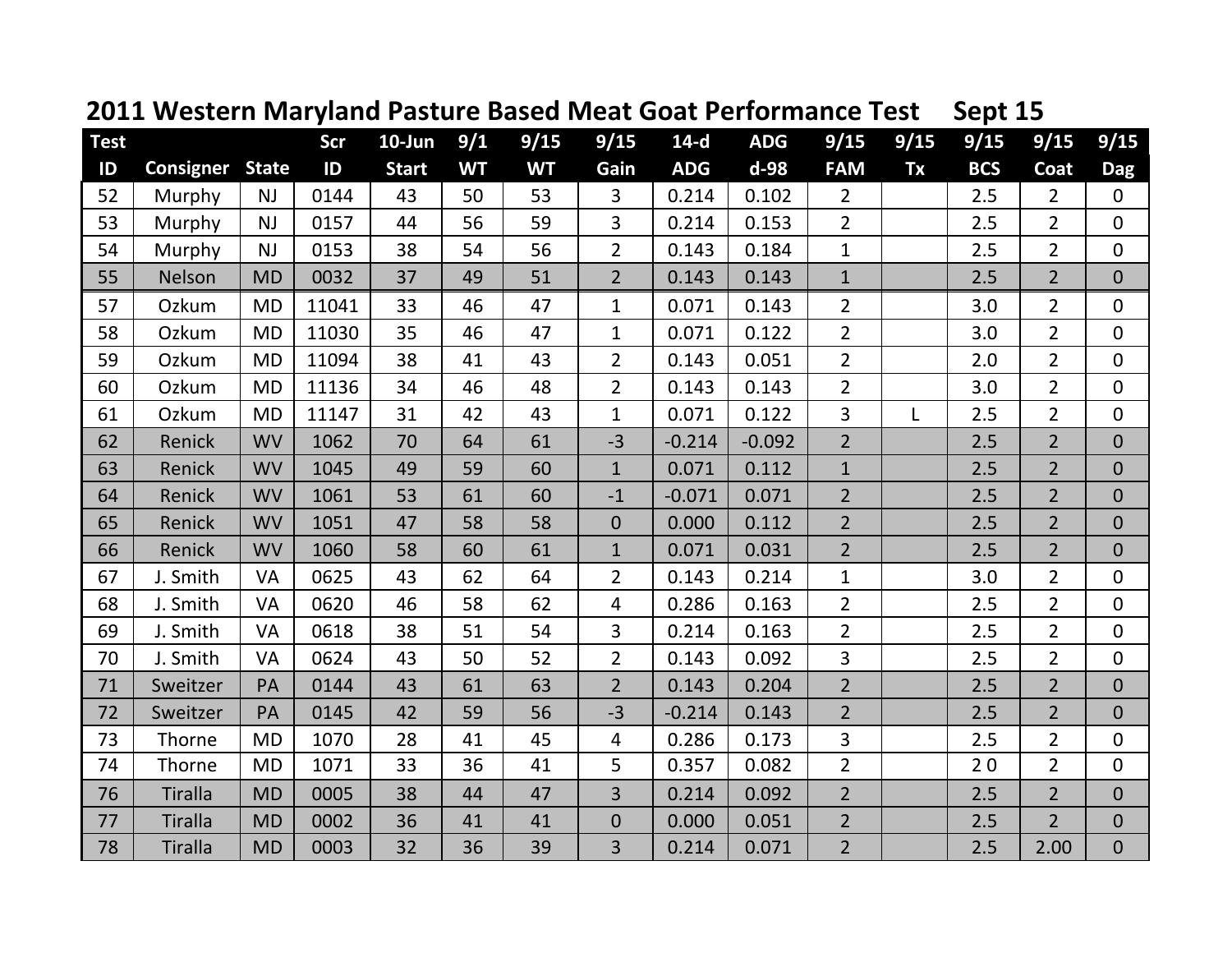**2011 Western Maryland Pasture Based Meat Goat Performance Test Sept 15**

| <b>Test</b> |                        |           | <b>Scr</b> | 10-Jun 9/1   |           | 9/15      | 9/15  | 14-d  | <b>ADG</b> |            |    | $9/15$ $9/15$ $9/15$ $9/15$ $9/15$ |      |                |
|-------------|------------------------|-----------|------------|--------------|-----------|-----------|-------|-------|------------|------------|----|------------------------------------|------|----------------|
| ID          | <b>Consigner State</b> |           | ID         | <b>Start</b> | <b>WT</b> | <b>WT</b> | Gain  | ADG.  | d-98       | <b>FAM</b> | Tx | <b>BCS</b>                         | Coat | Dag            |
| 79          | <b>Tiralla</b>         | <b>MD</b> | 0001       | 38           | 46        | 47        |       | 0.071 | 0.092      |            |    | 2.5                                | 2.00 | 0              |
| 80          | <b>Tiralla</b>         | <b>MD</b> | 0004       | 44           | 48        | 49        | 1     | 0.071 | 0.051      | 3          | −  | 2.5                                | 2.00 | $\overline{0}$ |
| 45          | Zitta                  | VA        | 0623       | 40           | 50        | 51        |       | 0.071 | 0.112      |            |    | 2.5                                | 2.00 | 0              |
|             | <b>AVERAGES</b>        |           |            | 42.4         | 53.8      | 54.8      | 0.936 | 0.067 | 0.124      | 1.96       | 13 | 2.53                               | 2.00 | 0.01           |